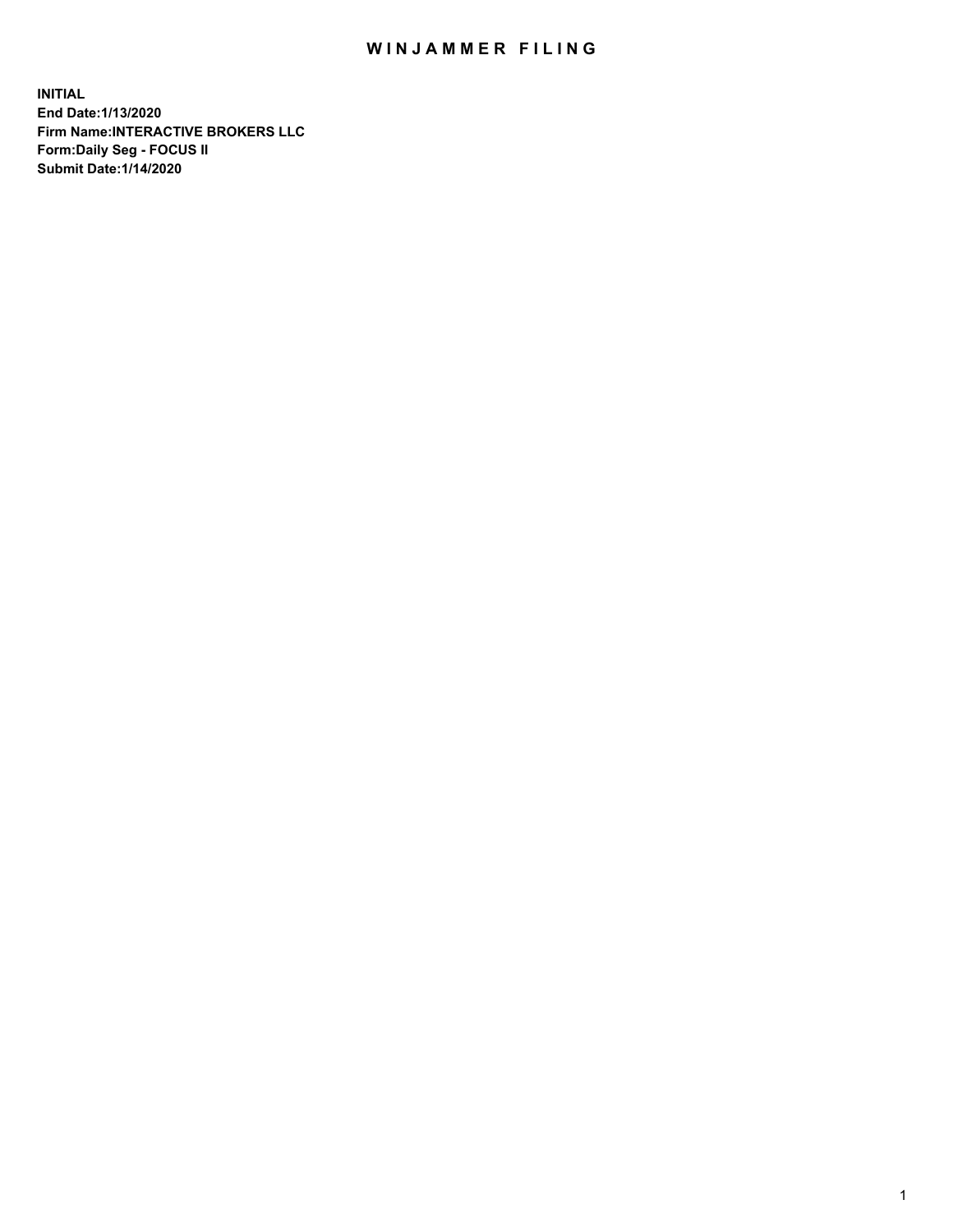**INITIAL End Date:1/13/2020 Firm Name:INTERACTIVE BROKERS LLC Form:Daily Seg - FOCUS II Submit Date:1/14/2020 Daily Segregation - Cover Page**

| Name of Company                                                                                                                                                                                                                                                                                                                 | <b>INTERACTIVE BROKERS LLC</b>                                                   |
|---------------------------------------------------------------------------------------------------------------------------------------------------------------------------------------------------------------------------------------------------------------------------------------------------------------------------------|----------------------------------------------------------------------------------|
| <b>Contact Name</b>                                                                                                                                                                                                                                                                                                             | <b>James Menicucci</b>                                                           |
| <b>Contact Phone Number</b>                                                                                                                                                                                                                                                                                                     | 203-618-8085                                                                     |
| <b>Contact Email Address</b>                                                                                                                                                                                                                                                                                                    | jmenicucci@interactivebrokers.c<br>om                                            |
| FCM's Customer Segregated Funds Residual Interest Target (choose one):<br>a. Minimum dollar amount: ; or<br>b. Minimum percentage of customer segregated funds required:% ; or<br>c. Dollar amount range between: and; or<br>d. Percentage range of customer segregated funds required between:% and%.                          | <u>0</u><br>$\overline{\mathbf{0}}$<br>155,000,000 245,000,000<br>0 <sub>0</sub> |
| FCM's Customer Secured Amount Funds Residual Interest Target (choose one):<br>a. Minimum dollar amount: ; or<br>b. Minimum percentage of customer secured funds required:%; or<br>c. Dollar amount range between: and; or<br>d. Percentage range of customer secured funds required between:% and%.                             | <u>0</u><br>$\overline{\mathbf{0}}$<br>80,000,000 120,000,000<br>0 <sub>0</sub>  |
| FCM's Cleared Swaps Customer Collateral Residual Interest Target (choose one):<br>a. Minimum dollar amount: ; or<br>b. Minimum percentage of cleared swaps customer collateral required:%; or<br>c. Dollar amount range between: and; or<br>d. Percentage range of cleared swaps customer collateral required between: % and %. | <u>0</u><br>$\underline{\mathbf{0}}$<br>0 <sub>0</sub><br>0 <sub>0</sub>         |

Attach supporting documents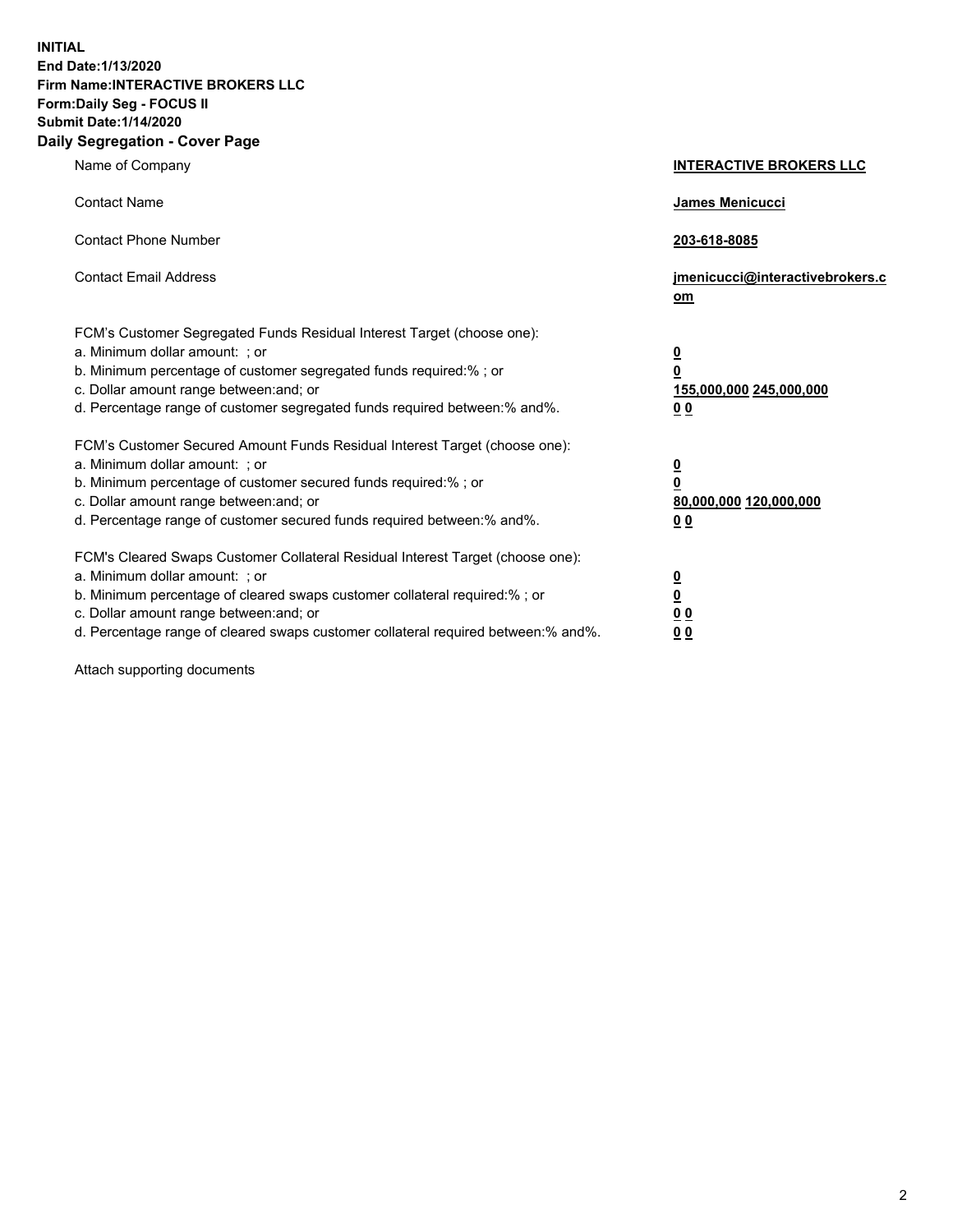## **INITIAL End Date:1/13/2020 Firm Name:INTERACTIVE BROKERS LLC Form:Daily Seg - FOCUS II Submit Date:1/14/2020 Daily Segregation - Secured Amounts**

|     | Daily Segregation - Secured Amounts                                                                        |                                                  |
|-----|------------------------------------------------------------------------------------------------------------|--------------------------------------------------|
|     | Foreign Futures and Foreign Options Secured Amounts                                                        |                                                  |
|     | Amount required to be set aside pursuant to law, rule or regulation of a foreign                           | $0$ [7305]                                       |
|     | government or a rule of a self-regulatory organization authorized thereunder                               |                                                  |
| 1.  | Net ledger balance - Foreign Futures and Foreign Option Trading - All Customers                            |                                                  |
|     | A. Cash                                                                                                    | 491,017,402 [7315]                               |
|     | B. Securities (at market)                                                                                  | $0$ [7317]                                       |
| 2.  | Net unrealized profit (loss) in open futures contracts traded on a foreign board of trade                  | 12,739,118 [7325]                                |
| 3.  | Exchange traded options                                                                                    |                                                  |
|     | a. Market value of open option contracts purchased on a foreign board of trade                             | 145,392 [7335]                                   |
|     | b. Market value of open contracts granted (sold) on a foreign board of trade                               | -237,734 [7337]                                  |
| 4.  | Net equity (deficit) (add lines 1. 2. and 3.)                                                              | 503,664,178 [7345]                               |
| 5.  | Account liquidating to a deficit and account with a debit balances - gross amount                          | 3,816 [7351]                                     |
|     | Less: amount offset by customer owned securities                                                           | 0 [7352] 3,816 [7354]                            |
| 6.  | Amount required to be set aside as the secured amount - Net Liquidating Equity                             | 503,667,994 [7355]                               |
|     | Method (add lines 4 and 5)                                                                                 |                                                  |
| 7.  | Greater of amount required to be set aside pursuant to foreign jurisdiction (above) or line                | 503,667,994 [7360]                               |
|     | 6.                                                                                                         |                                                  |
|     | FUNDS DEPOSITED IN SEPARATE REGULATION 30.7 ACCOUNTS                                                       |                                                  |
| 1.  | Cash in banks                                                                                              |                                                  |
|     | A. Banks located in the United States                                                                      | 29,668,792 [7500]                                |
|     | B. Other banks qualified under Regulation 30.7                                                             | 0 [7520] 29,668,792 [7530]                       |
| 2.  | Securities                                                                                                 |                                                  |
|     | A. In safekeeping with banks located in the United States                                                  | 490,693,338 [7540]                               |
|     | B. In safekeeping with other banks qualified under Regulation 30.7                                         | 0 [7560] 490,693,338 [7570]                      |
| 3.  | Equities with registered futures commission merchants                                                      |                                                  |
|     | A. Cash                                                                                                    | $0$ [7580]                                       |
|     | <b>B.</b> Securities                                                                                       | $0$ [7590]                                       |
|     | C. Unrealized gain (loss) on open futures contracts                                                        | $0$ [7600]                                       |
|     | D. Value of long option contracts                                                                          | $0$ [7610]                                       |
|     | E. Value of short option contracts                                                                         | 0 [7615] 0 [7620]                                |
| 4.  | Amounts held by clearing organizations of foreign boards of trade                                          |                                                  |
|     | A. Cash                                                                                                    | $0$ [7640]                                       |
|     | <b>B.</b> Securities                                                                                       | $0$ [7650]                                       |
|     | C. Amount due to (from) clearing organization - daily variation                                            | $0$ [7660]                                       |
|     | D. Value of long option contracts                                                                          | $0$ [7670]                                       |
|     | E. Value of short option contracts                                                                         | 0 [7675] 0 [7680]                                |
| 5.  | Amounts held by members of foreign boards of trade                                                         |                                                  |
|     | A. Cash                                                                                                    | 98,616,072 [7700]                                |
|     | <b>B.</b> Securities                                                                                       | $0$ [7710]                                       |
|     | C. Unrealized gain (loss) on open futures contracts                                                        | 6,098,583 [7720]                                 |
|     | D. Value of long option contracts                                                                          | 145,392 [7730]                                   |
|     | E. Value of short option contracts                                                                         | <u>-237,734</u> [7735] <u>104,622,313</u> [7740] |
| 6.  | Amounts with other depositories designated by a foreign board of trade                                     | $0$ [7760]                                       |
| 7.  | Segregated funds on hand                                                                                   | $0$ [7765]                                       |
| 8.  | Total funds in separate section 30.7 accounts                                                              | 624,984,443 [7770]                               |
| 9.  | Excess (deficiency) Set Aside for Secured Amount (subtract line 7 Secured Statement<br>Page 1 from Line 8) | 121,316,449 [7380]                               |
| 10. | Management Target Amount for Excess funds in separate section 30.7 accounts                                | 80,000,000 [7780]                                |
| 11. | Excess (deficiency) funds in separate 30.7 accounts over (under) Management Target                         | 41,316,449 [7785]                                |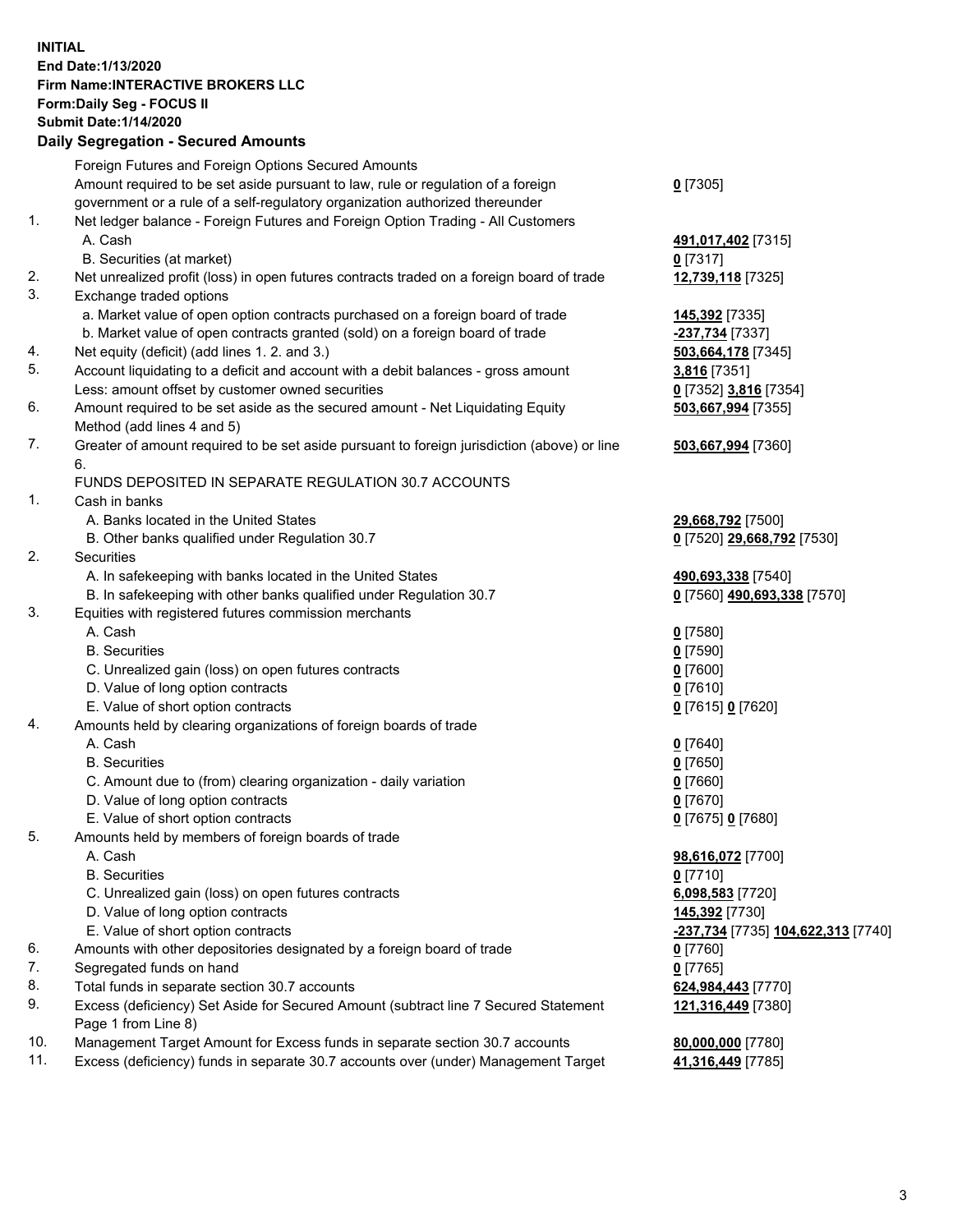**INITIAL End Date:1/13/2020 Firm Name:INTERACTIVE BROKERS LLC Form:Daily Seg - FOCUS II Submit Date:1/14/2020 Daily Segregation - Segregation Statement** SEGREGATION REQUIREMENTS(Section 4d(2) of the CEAct) 1. Net ledger balance A. Cash **4,055,264,356** [7010] B. Securities (at market) **0** [7020] 2. Net unrealized profit (loss) in open futures contracts traded on a contract market **42,951,568** [7030] 3. Exchange traded options A. Add market value of open option contracts purchased on a contract market **169,042,718** [7032] B. Deduct market value of open option contracts granted (sold) on a contract market **-206,189,181** [7033] 4. Net equity (deficit) (add lines 1, 2 and 3) **4,061,069,461** [7040] 5. Accounts liquidating to a deficit and accounts with debit balances - gross amount **939,634** [7045] Less: amount offset by customer securities **0** [7047] **939,634** [7050] 6. Amount required to be segregated (add lines 4 and 5) **4,062,009,095** [7060] FUNDS IN SEGREGATED ACCOUNTS 7. Deposited in segregated funds bank accounts A. Cash **1,000,854,818** [7070] B. Securities representing investments of customers' funds (at market) **1,946,033,770** [7080] C. Securities held for particular customers or option customers in lieu of cash (at market) **0** [7090] 8. Margins on deposit with derivatives clearing organizations of contract markets A. Cash **3,485,632** [7100] B. Securities representing investments of customers' funds (at market) **1,358,105,552** [7110] C. Securities held for particular customers or option customers in lieu of cash (at market) **0** [7120] 9. Net settlement from (to) derivatives clearing organizations of contract markets **-363,930** [7130] 10. Exchange traded options A. Value of open long option contracts **168,924,861** [7132] B. Value of open short option contracts **-206,103,000** [7133] 11. Net equities with other FCMs A. Net liquidating equity **0** [7140] B. Securities representing investments of customers' funds (at market) **0** [7160] C. Securities held for particular customers or option customers in lieu of cash (at market) **0** [7170] 12. Segregated funds on hand **0** [7150] 13. Total amount in segregation (add lines 7 through 12) **4,270,937,703** [7180] 14. Excess (deficiency) funds in segregation (subtract line 6 from line 13) **208,928,608** [7190] 15. Management Target Amount for Excess funds in segregation **155,000,000** [7194]

16. Excess (deficiency) funds in segregation over (under) Management Target Amount Excess

**53,928,608** [7198]